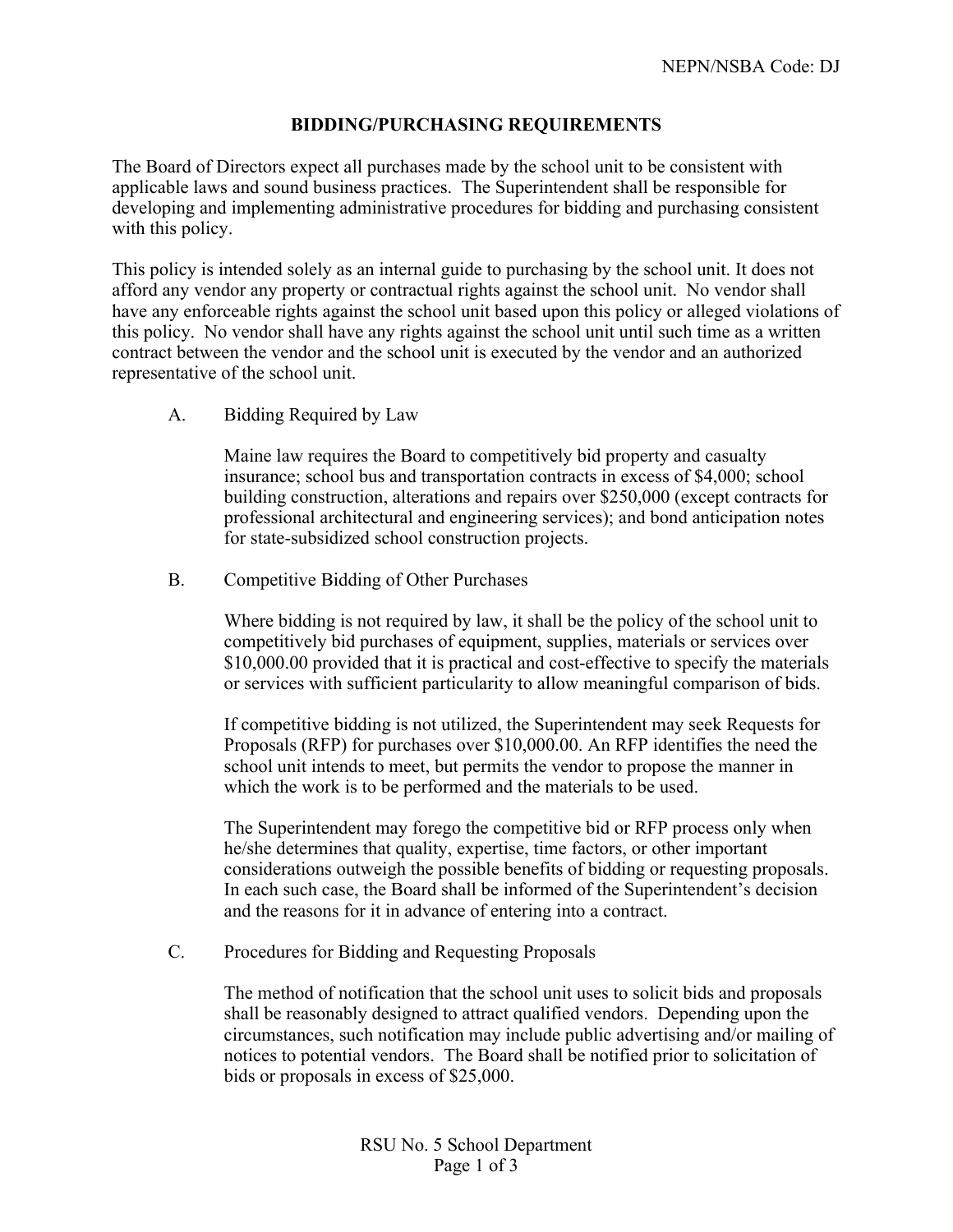## **Bid Procedures**

- A. The notification shall specify the deadline for submitting bids and the time and place of bid opening. Bid alternates shall be permitted at the discretion of the Superintendent. The notice shall reserve the right of the school unit to reject any or all bids, and to waive technical or immaterial non-conformities in bids if in the best interest of the school unit, and to exercise judgment in evaluating bids.
- B. **Written bids.** Bids shall be in writing, sealed with outside envelope or wrapper plainly marked "Bid, not to be opened until (insert appropriate date)," and mailed or filed with the Superintendent of the unit.
- C. **Time of opening.** A Board member or employee of the school unit may not open a bid until the appointed time.
- D. **Public opening.** At the time and place stated in the public notice, and open to the public, all bids shall be opened by the Superintendent/*designee* or, in the Superintendent's absence or disability, by any Board member designated for the purpose by the Chair of the Board of Directors.
- E. **Reading**. If any citizens who are not Board members or employees of the school unit or if any representatives of the press are present, bids shall, at that time, either be made available for examination by them or shall be read aloud in a manner to be heard plainly by those in attendance.
- F. In general, the Board will award contracts to the lowest bidder which the Superintendent and Board deem can satisfactorily fulfill the contract.

## **RFP Procedures**

- A. Proposals should be submitted in plain envelopes clearly marked "Proposal, not to be opened until (state time and date)." The RFP shall state the time and date that proposals shall be opened, and no proposals shall be opened before that time. Public opening is not required.
- B. Proposals are to be evaluated based on criteria appropriate for the project in question, and the contract will be awarded to the vendor whom the Superintendent and Board deem best able to meet the requirements of the school unit.

Legal Reference: 5 MRSA § 1743-A (ALL) 20-A MRSA §§ 1001(14), 5401(13)(D); 5402 (ALL) 20-A MRSA § 1314 (MSAD) 20-A MRSA § 1492 (RSU) Me. DOE Rule Ch.61(Rules for Major Capital School Improvement Projects) Me. DOE Rule Ch. 64 (Rules for Maine School Facilities Program and School Revolving Renovation Fund Program) 34 CFR parts 74 and 80 (Education Department General Administrative Regulations ("EDGAR") (for federal awards made prior to 12/26/2014)